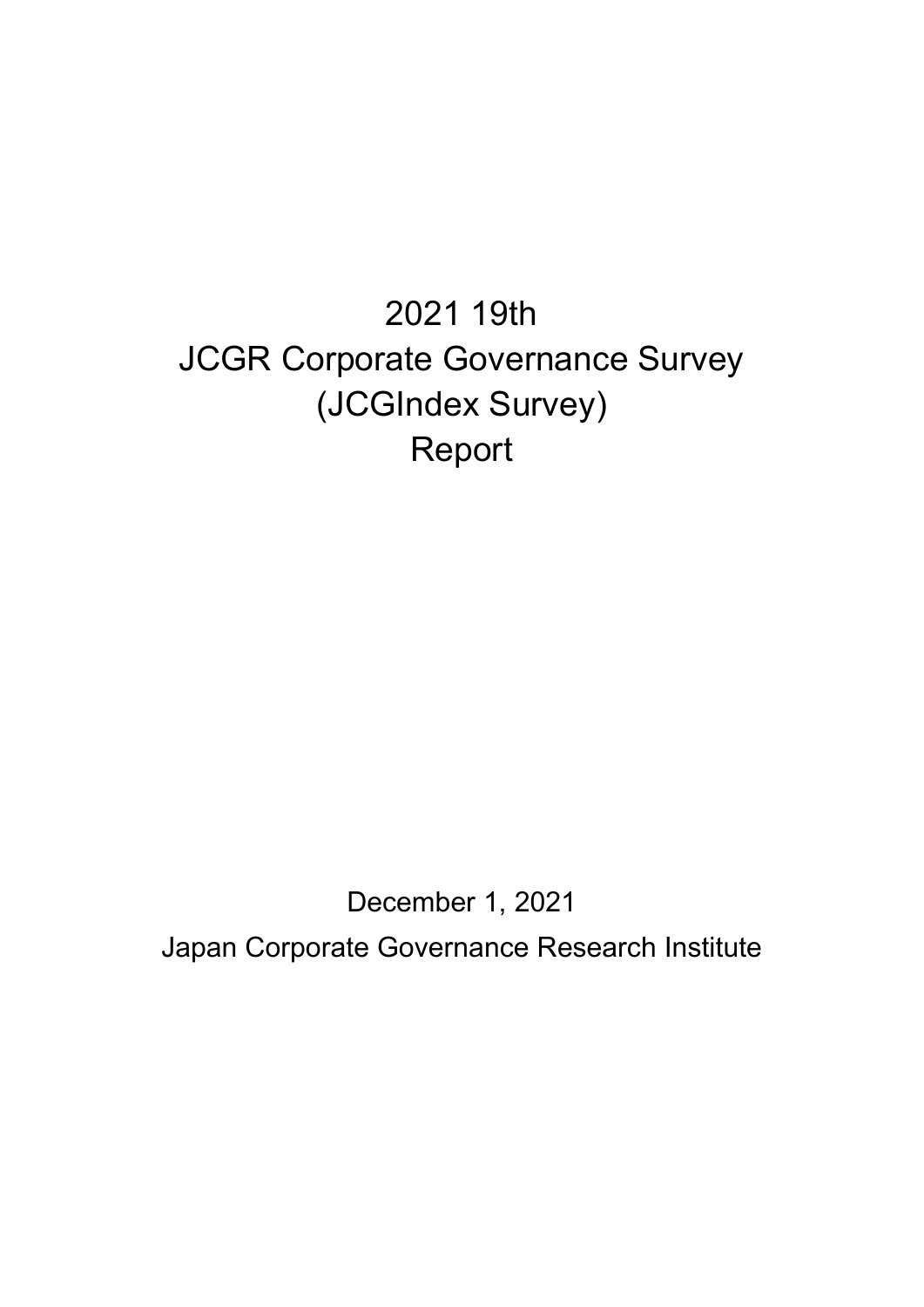# JCGR Corporate Governance Survey Report 2021

Japan Corporate Governance Research Institute Takaaki Wakasugi (Co-Director, The University of Michigan Mitsui Life Financial Research Center; Professor Emeritus, University of Tokyo) Mamoru Obayashi (Professor, School of Commerce, Senshu University) Yuzo Fujishima (Japan Shareholder Services Ltd.) http://www.jcgr.org/

#### Introduction

The corporate governance reforms pursued under Abenomics have now raised expectations for corporate governance through the capital market. Recognizing that Japanese companies are no longer at the stage of introducing corporate governance, the Japan Corporate Governance Research Institute (JCGR) has started to conduct a new Corporate Governance Survey in 2019. This report outlines the results of the annual Corporate Governance Survey 2021 (JCGIndex Survey 2021) that well reflects the new situation in Japan. We are grateful to all companies that responded to this survey.

The JCGR defines the period from 2002 to 2017 as Phase I, and the 16 surveys conducted in Phase I as Phase I Surveys. Surveys conducted in or after 2019 are defined as Phase II Surveys.

#### 1. Background and results of this survey

Within a short period, corporate governance reforms have been implemented in an unprecedent scale under the second Abe administration's new Growth Strategy. The Financial Services Agency formulated Japan's Stewardship Code in 2014 (revised in 2017 and 2020); the amendment of the Companies Act in 2015 introduced company with audit and supervisory committee; and the Tokyo Stock Exchange made the Corporate Governance Code part of its Securities Listing Regulations in 2015 and then revised the Code in 2018 and 2021. The reforms expect institutional investors to enhance the investee companies' corporate value and sustainable growth through "purposeful dialog" as shareholders for the sake of mid- to long-term investment return for the clients and beneficiaries. For companies, five principles are proposed based on OECD's Principles of Corporate Governance, in expectation of rational and fair corporate governance under independent directors and internationally competitive management: Securing the Rights and Equal Treatment of Shareholders, Appropriate Cooperation with Stakeholders Other Than Shareholders, Ensuring Appropriate Information Disclosure and Transparency, Responsibilities of the Board, and Dialogue with Shareholders.

These reforms apply in fact a soft-law approach of "Comply or Explain", assuming an Anglo-Saxon rational stock market. It is questionable that the Japanese stock market is rational enough, but at any rate, corporate governance reforms are indispensable to regain Japan's international competitiveness, and worth public interests.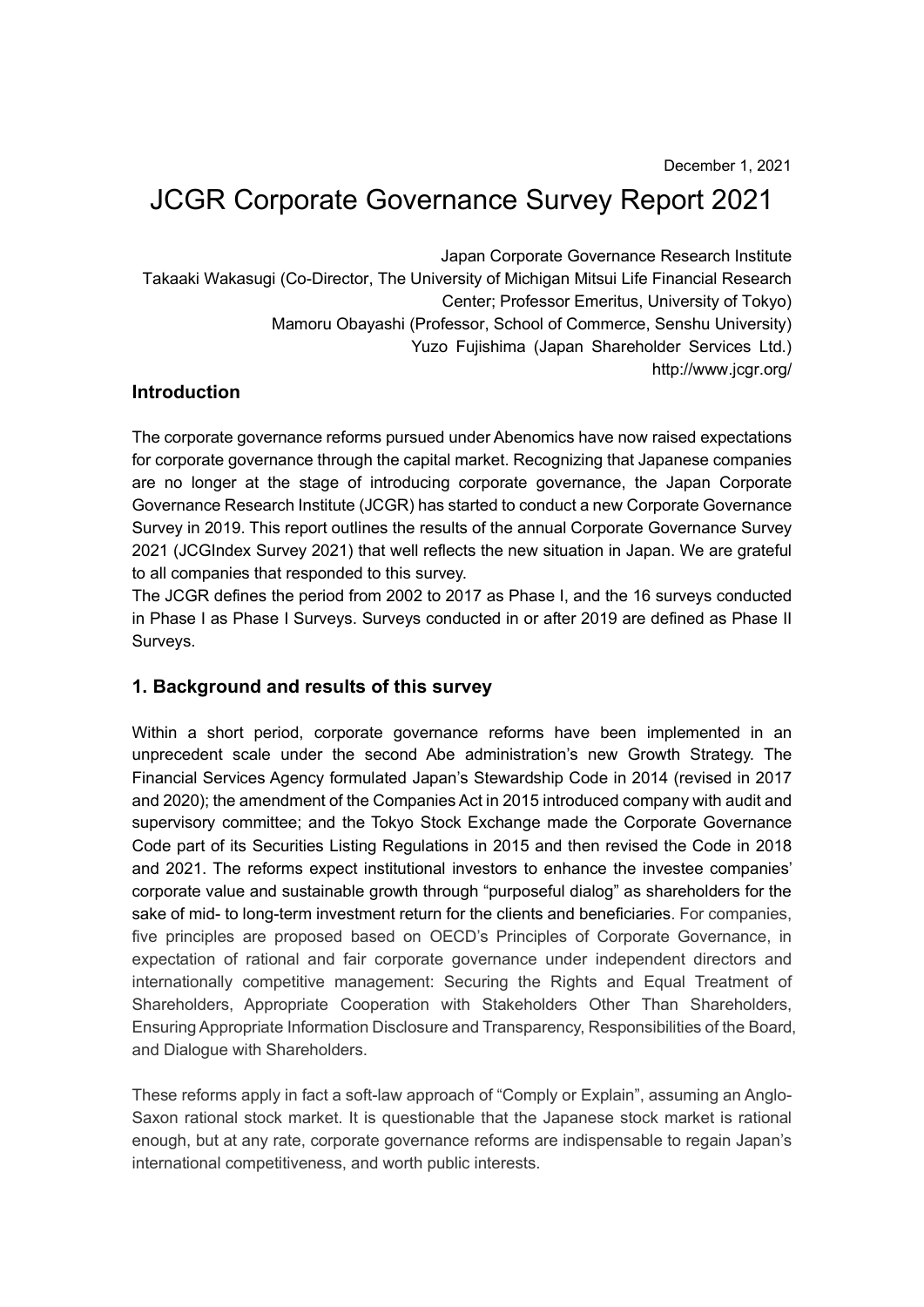Looking into the JCGIndex Survey for 2021 from this perspective, the results presented in this paper give us the impression that the corporate governance reforms are still yet to bear fruit. We hope that governance reforms will bring about management reforms, but it is hard to achieve the change in a short period since both governance and management are deeply tied to the society and history. Yet we have no other choice but to speedily address the drastic change the world is experiencing. The fact that hasty actions are undesirable cannot justify slowing down the reform. Investors, executives and all members of the public need to make a commitment to corporate governance.

#### 2. Scope/period of this survey, and number of companies that responded

From September 2021 to October 2021, we surveyed all companies listed on the First Section of the Tokyo Stock Exchange (2,188, as of August 22, 2021), of which 120 responded to the survey.

In Phase I, we received responses from 986 distinct companies (and a cumulative total of 3,260) throughout the surveys. The numbers of companies that responded to our survey for each year are as follows: 159 (2002), 201 (2003), 341 (2004), 405 (2005), 312 (2006), 311 (2007), 252 (2008), 215 (2009), 127 (2010), 120 (2011), 131 (2012), 120 (2013), 118 (2014), 147 (2015), 150 (2016) and 151 (2017). In Phase II, 165 companies responded to the survey in 2019, 175 in 2020 and 120 in 2021.

#### 3. Overview of questions

#### 3.1 Governance model for current companies

Companies have social responsibility of serving for the benefits of all stakeholders―employees, managers, customers, suppliers, creditors, shareholders, governments, and local communities to name some― because the support from these stakeholders are necessary for the companies' existence. In the framework of joint-stock company, however, companies are in reality (not by law) treated as private property of shareholders, who contribute money to the company and in turn exercise the control over the company as owners. Moreover, they take responsibility for the consequences of the business by sharing retained earnings. Retained earnings is equal to the sales minus various expenses, and therefore risky (i.e., not predetermined at all). It is shareholders who bear this risk of business.

Joint-stock companies that operate large-scale business with money contribution from a large number of shareholders assume separation of ownership and management. Although shareholders do not directly participate in management, they instead elect directors at the shareholders' meeting and entrust the management to the board of directors. In the form of electing directors who realize business execution (in another word, management) in line with shareholders' interests, shareholders control companies. That is what governance by shareholders means. In most countries under such a system, board of directors makes important decisions on business, and selects CEO and other executive officers (as for Japan, representative directors are selected in companies with board of corporate auditors and companies with audit and supervisory committee, and executive officers in companies with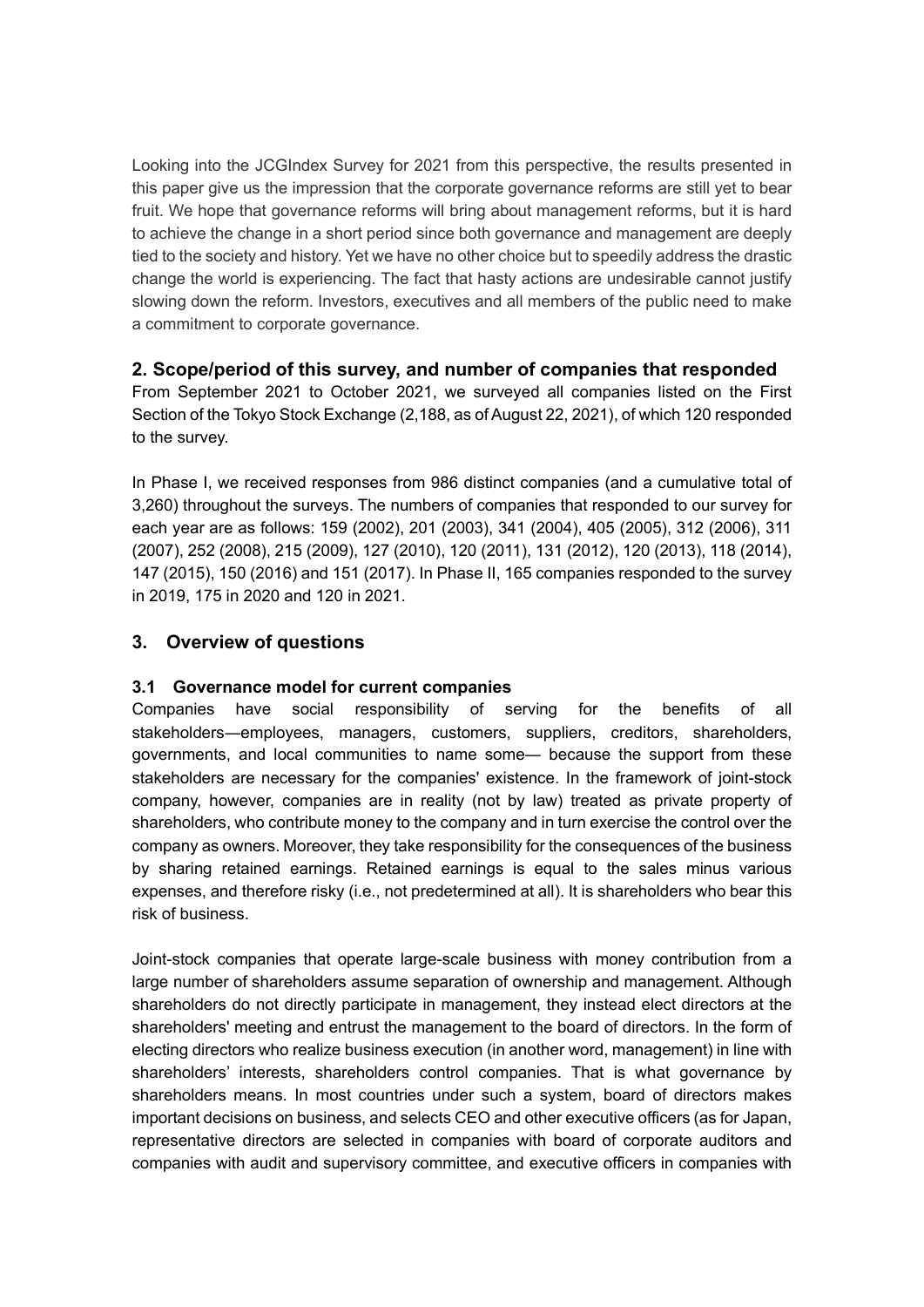nominating committee, etc.) to entrust business execution. In doing so, directors steer executive officers to the management in line with shareholders' interests. That is governance by board of directors, a substitution for governance by shareholders.

To ensure the effective governance by board of directors, those who are independent from executive officers and other stakeholders are selected as independent directors, who are the sole constituent of nominating committee, compensation committee and audit and supervisory committee. The nominating committee determines candidates of directors to submit to the shareholders' meeting. It plays an important role of choosing the competent directors, who as members of board of directors select (and dismiss) the CEO and executive officers. The compensation committee sets up performance-linked incentives to provide an incentive for good management to the CEO and other executive officers selected by the board. The audit and supervisory committee checks the independence of internal and external auditors to ensure impartial and effective management.

This best practice of separating governance and management by promoting good use of independent directors has spread to the world in the last quarter century. Although directors, whose duty is to monitor executive officers, used to simultaneously serve as executive officers all over the world, it is now the global understanding that directors should be separate from executive officers in order to survive fierce competitive environments of globalization and innovation. Under this model of separation, board of directors should be centered on independent directors and focus on governance to bring about good management from executive officers, who are selected by board of directors and entrusted with management. Executives establish the management system under the governance by board of directors to pursue profit through business operations and then distribute the profit to shareholders.

#### 3.2 Contents and categorization of questions

The current best practice in corporate governance can be characterized by (1) board of directors where outsiders play a vital role as independent directors, (2) separation of directors and executive officers, (3) nomination, compensation, and audit functions exercised by the board of directors to supervise executive officers, and (4) transparency in management.

Based on such a model, JCGIndex Survey's questions are comprised of the following 6 parts:

| Part I Performance targets, leadership                                              | $-9$ questions  |
|-------------------------------------------------------------------------------------|-----------------|
| Part II Corporate governance - Directors and board of directors                     | $-34$ questions |
| Part III Management system – Execution, evaluation and compensation $-12$ questions |                 |
| Part IV Management of consolidated subsidiaries and cross-owned shares              |                 |
|                                                                                     | $-9$ questions  |
| Part V Communication with shareholders                                              | $-11$ questions |
| Part VI Officers' Compensation Survey                                               | $-11$ questions |

Part VI aims at grasping the current situation of officers' compensation in Japanese companies and is not incorporated into JCGIndex. The remaining 75 questions from Part I to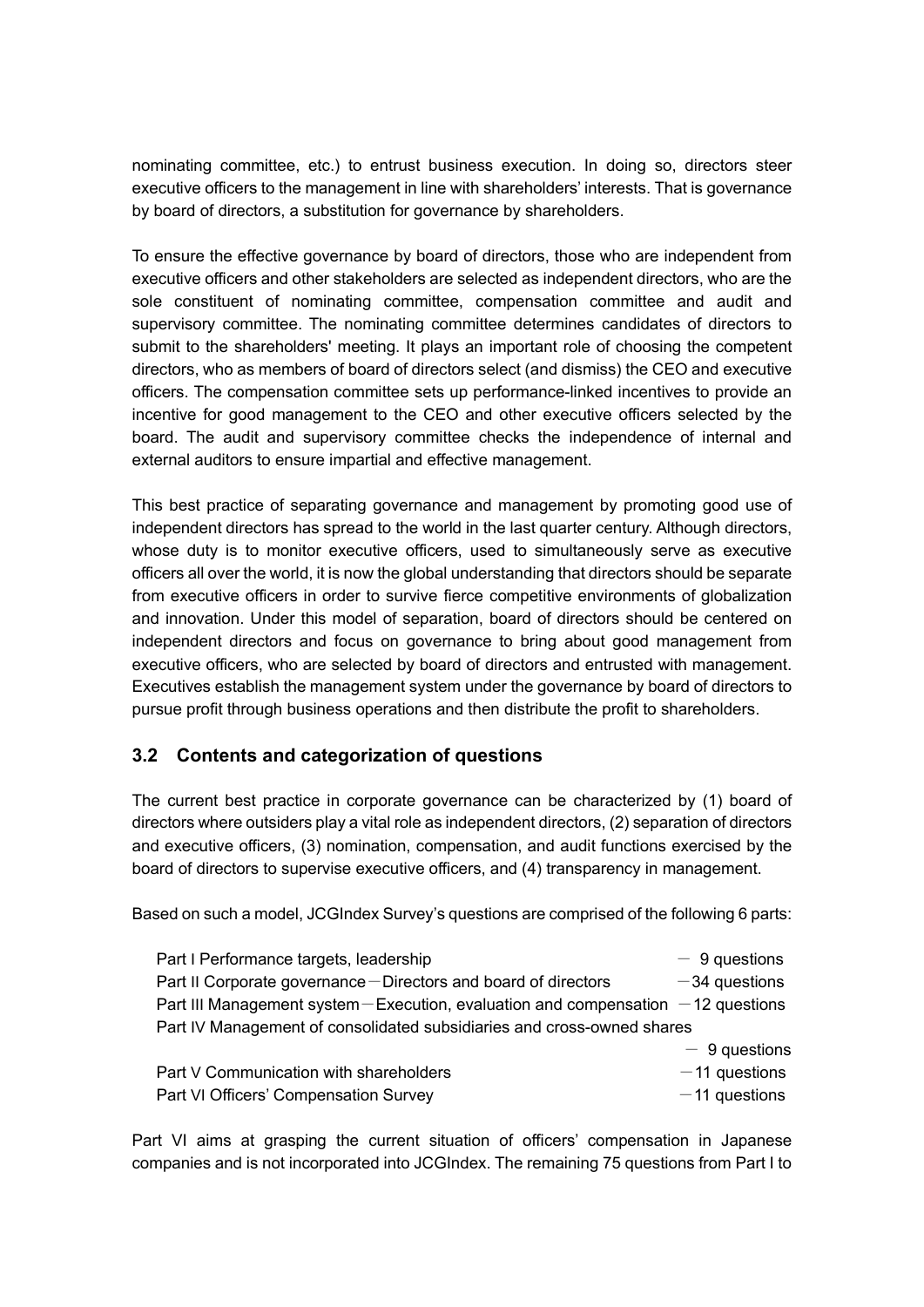Part V are recategorized into 4 categories to calculate sub-scores for each category. Each category represents the following perspective:

| Category I Performance targets and leadership of management   | Part I          |
|---------------------------------------------------------------|-----------------|
| Category II Corporate governance structure                    | Part II         |
| Category III Executive management structure of top management | Part III and IV |
| Category IV Communication with shareholders and transparency  | Part V          |

Categories I and II are related to corporate governance system, and III and IV are about corporate management system. Although it is possible to evaluate the corporate governance through Categories I and II alone, Categories III and IV are incorporated into JCGIndex, based on the belief that good management system is established under the good governance system.

#### 4. Distribution of JCGIndex

The distribution of JCGIndex for the 120 companies that responded to our survey in 2021 is as the graph in the below shows. The mean JCGIndex was 54.6, and the standard deviation was 13.9.



Table Distribution of JCGIndex

#### Mean:54.6 Standard deviation:13.9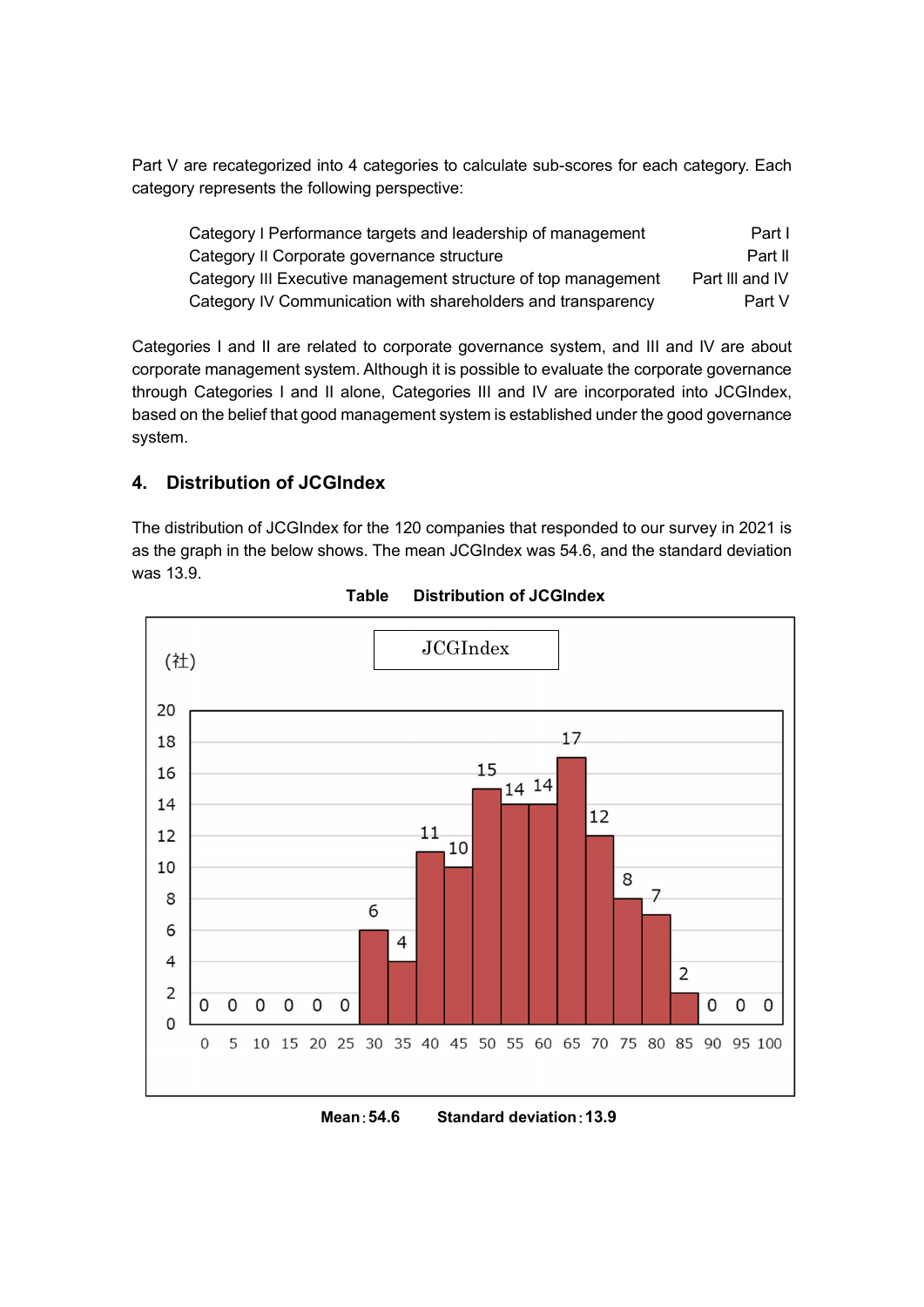It is impossible to compare this year's results to previous results because we have made drastic changes in questions for Phase II. For the trend of the distribution of JCGIndex in the surveys conducted in Phase I, see the report for the 16th survey (2017).

#### 5. Sub-scores and achievement rates by category

To clarify the companies' performance for each category having different weight, the table below converts the mean figure into achievement rate in percentage.

|                 | rable Sub-scores and achievement rates by category        |               |             |                                  |  |  |
|-----------------|-----------------------------------------------------------|---------------|-------------|----------------------------------|--|--|
|                 | Category                                                  | Weight<br>(A) | Mean<br>(B) | Achievement<br>rate<br>(B) / (A) |  |  |
|                 | Performance targets and leadership<br>of management       | 14.1          | 4.88        | 34.58%                           |  |  |
| Ш               | Corporate governance structure                            | 46.3          | 23.32       | 50.37%                           |  |  |
| Ш               | Executive management structure of<br>top management       | 24.0          | 16.22       | 67.57%                           |  |  |
| IV              | Communication<br>with<br>shareholders<br>and transparency | 15.6          | 10.16       | 65.15%                           |  |  |
| <b>JCGIndex</b> |                                                           | 100           | 54.58       | 54.58%                           |  |  |

Table Sub-scores and achievement rates by category

#### 6. Distribution of sub-scores by category

Below are tables for distribution of sub-scores by category. CG1, CG2, CG3 and CG4 stand for sub-scores for each category. These four constitute the JCGIndex.

Category I: Performance targets and leadership of management



Mean:4.88 Standard deviation:2.80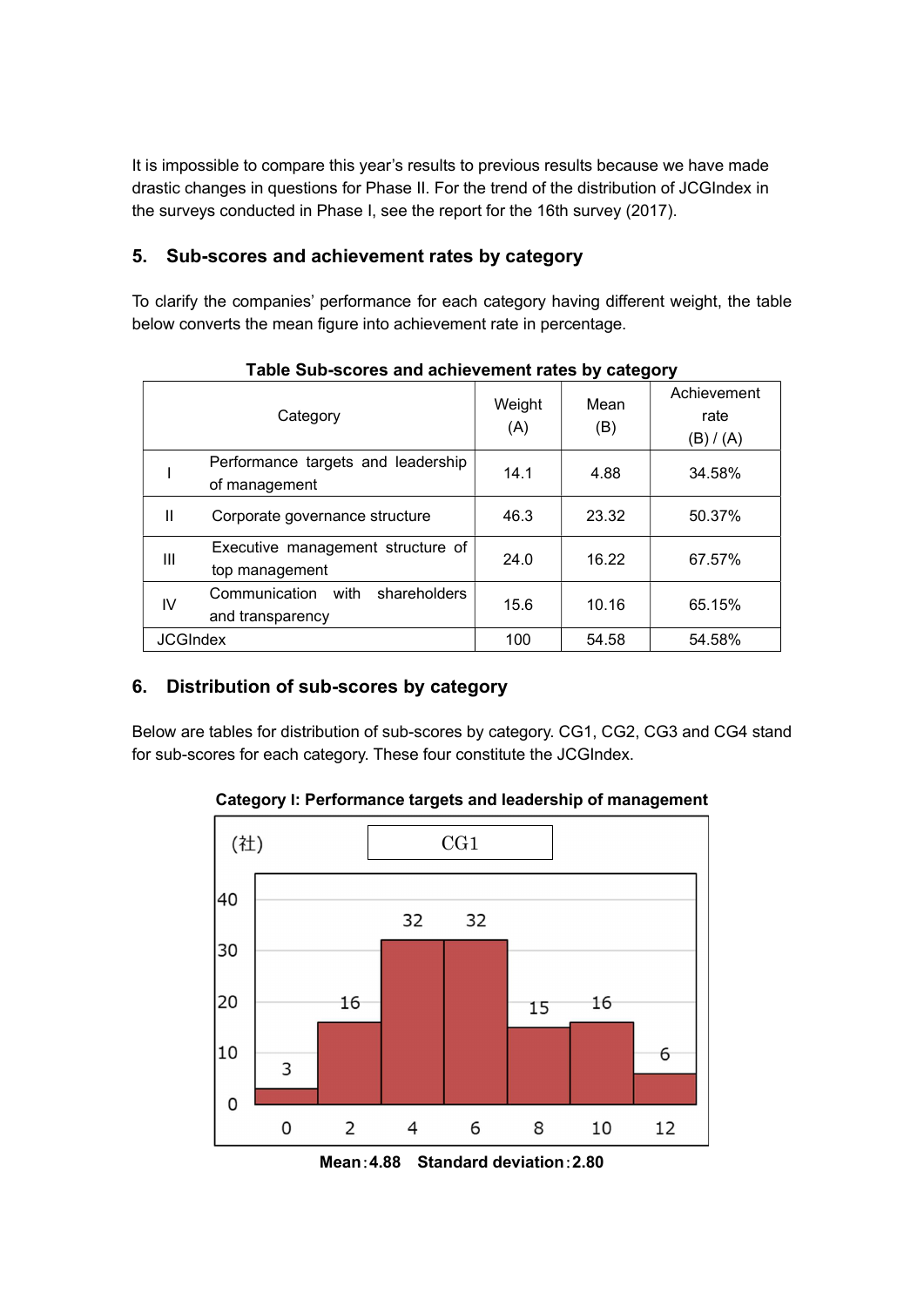

Category II: Corporate governance structure

Category III: Executive management structure of top management

![](_page_6_Figure_3.jpeg)

Mean:16.22 Standard deviation:2.53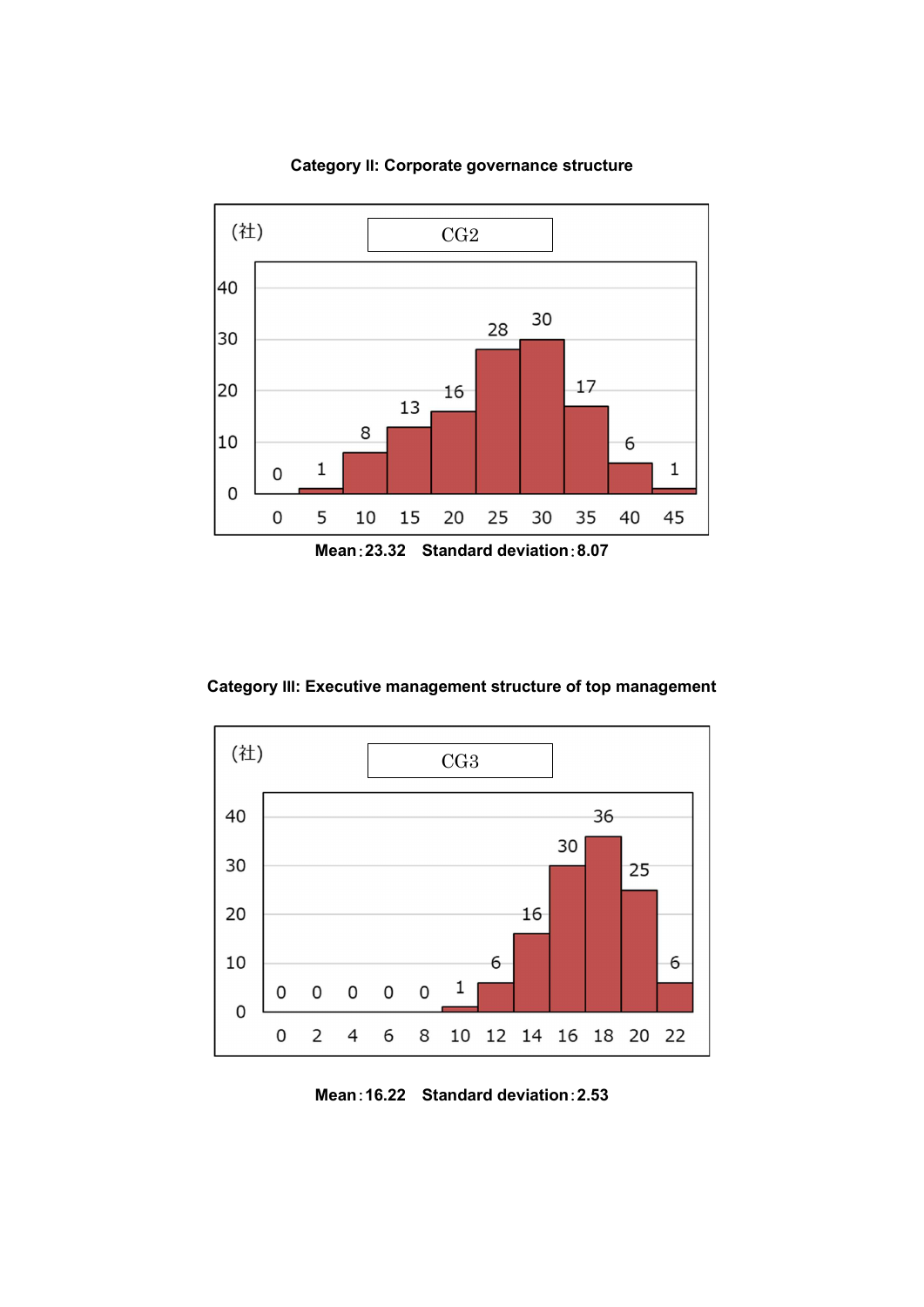![](_page_7_Figure_0.jpeg)

Category IV: Communication with shareholders and transparency

Mean:10.16 Standard deviation:2.58

#### 7. Descriptive statistics values of JCGIndex and sub-scores

Descriptive statistics values of sub-scores by category and JCGIndex are as follows.

| - - - - -       |      |          |        |      |       |      |           |
|-----------------|------|----------|--------|------|-------|------|-----------|
|                 | mean | standard | median | mode | min   | max  | standard  |
|                 |      | error    |        |      |       |      | deviation |
| <b>JCGIndex</b> | 54.6 | 1.27     | 54.97  | 48.1 | 25.67 | 84.1 | 13.89     |
| Category I      | 4.9  | 0.26     | 4.45   | 2.2  | 0.00  | 10.8 | 2.80      |
| Category II     | 23.3 | 0.74     | 24.04  | 27.0 | 4.75  | 40.9 | 8.07      |
| Category III    | 16.2 | 0.23     | 16.69  | 17.4 | 9.05  | 22.0 | 2.53      |
| Category IV     | 10.2 | 0.24     | 10.39  | 9.64 | 3.71  | 14.8 | 2.58      |

| Table Descriptive statistics values of sub-scores by category and JCGIndex |  |  |
|----------------------------------------------------------------------------|--|--|
|----------------------------------------------------------------------------|--|--|

The table below shows the coefficients of variation (=standard deviation/mean) for each subscore by category and JCGIndex.

#### Table Coefficients of variation of sub-scores by category and JCGIndex

|                             | Category I | Category II   Category III |       | Category | <b>JCGIndex</b> |
|-----------------------------|------------|----------------------------|-------|----------|-----------------|
| Coefficient of<br>variation | 0.575      | 0.346                      | 0.156 | 0.254    | 0.255           |

The coefficients of variation for Categories I and II for governance evaluation are larger than those for Categories III and IV for management evaluation, meaning that the level of governance varies among companies compared to the level of management. In the future, we might see more disparity in corporate governance awareness than in corporate management awareness among Japanese companies.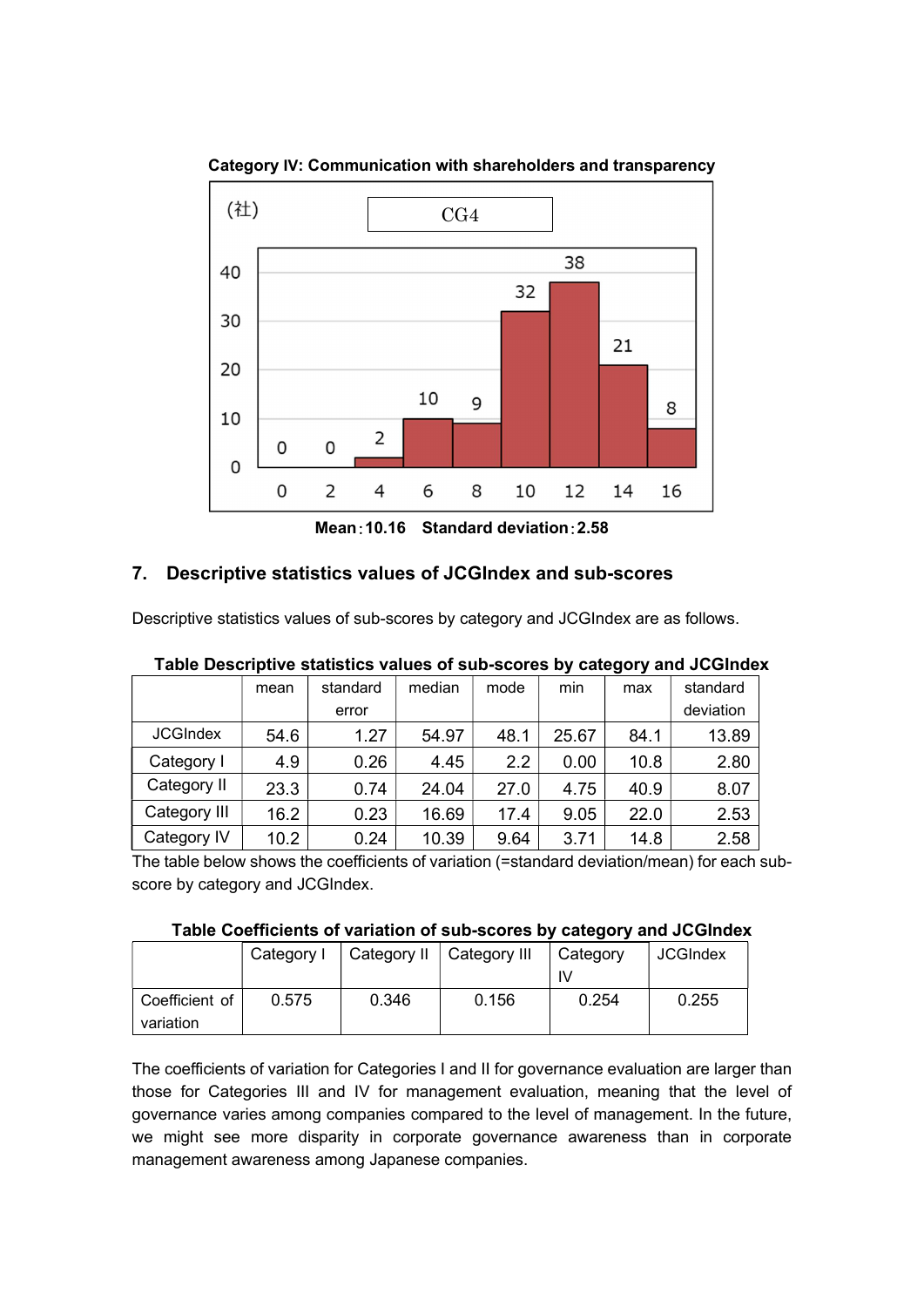#### 8. Correlations among sub-scores and JCGIndex

The table below shows correlation coefficients between categories and between a category and JCGIndex. Not only are the correlations among categories below 0.5 (except for the correlation between Category I and Category II and the correlation between Category II and Category III) but also every category shows higher correlation with JCGIndex than with any other category, which means that each category does not overlap with others greatly and rather covers distinctive factors. It is therefore meaningful to calculate JCGIndex with these four categories by setting two separate categories for both governance and management as the result of governance.

During Phase I, scores for Categories I and II tended to be low while scores for Categories III and IV tended to be relatively high. For the trend of each Category's score, see the report for the 16th survey (2017).

|                 | Category I | Category II | Category III | Category IV | <b>JCGIndex</b> |
|-----------------|------------|-------------|--------------|-------------|-----------------|
| Category I      | 1.0000     |             |              |             |                 |
| Category II     | 0.7114     | 1.0000      |              |             |                 |
| Category III    | 0.5686     | 0.6506      | 1.0000       |             |                 |
| Category IV     | 0.5946     | 0.6120      | 0.4867       | 1.0000      |                 |
| <b>JCGIndex</b> | 0.8284     | 0.9559      | 0.7645       | 0.7493      | 1.0000          |

Table Correlations among sub-scores and JCGIndex

Category II has the highest figure for correlation among the four Categories, which may be because the category occupies the most weight. (JCGIndex is merely the sum of the subscores for the four categories.) Still, since the correlations among categories are low as the table above shows, every category represents distinctive factors of corporate governance.

#### 9. High JCGIndex companies and low JCGIndex companies

The mean of JCGIndex is 54.58, and the standard deviation of JCGIndex is 13.89 for 2021. Mean plus a standard deviation equals to 68.47 and mean minus a standard deviation equals to 40.69. From these calculations, we define JCGIndex of 68.47 or more to be high JCGIndex, and JCGIndex of 40.69 or less to be low JCGIndex. With the actual number of high JCGIndex companies being 21 (17.5% of the total) and low JCGIndex companies 21 (17.5% of the total), the distribution of JCGIndex is close to normal distribution (in a normal distribution, companies above/below a standard deviation would constitute approximately 15.9% for each).

The table below exhibits the sub-scores by category and JCGIndex of the high and low JCGIndex companies. Figures for the remaining intermediate JCGIndex companies are presented just for reference.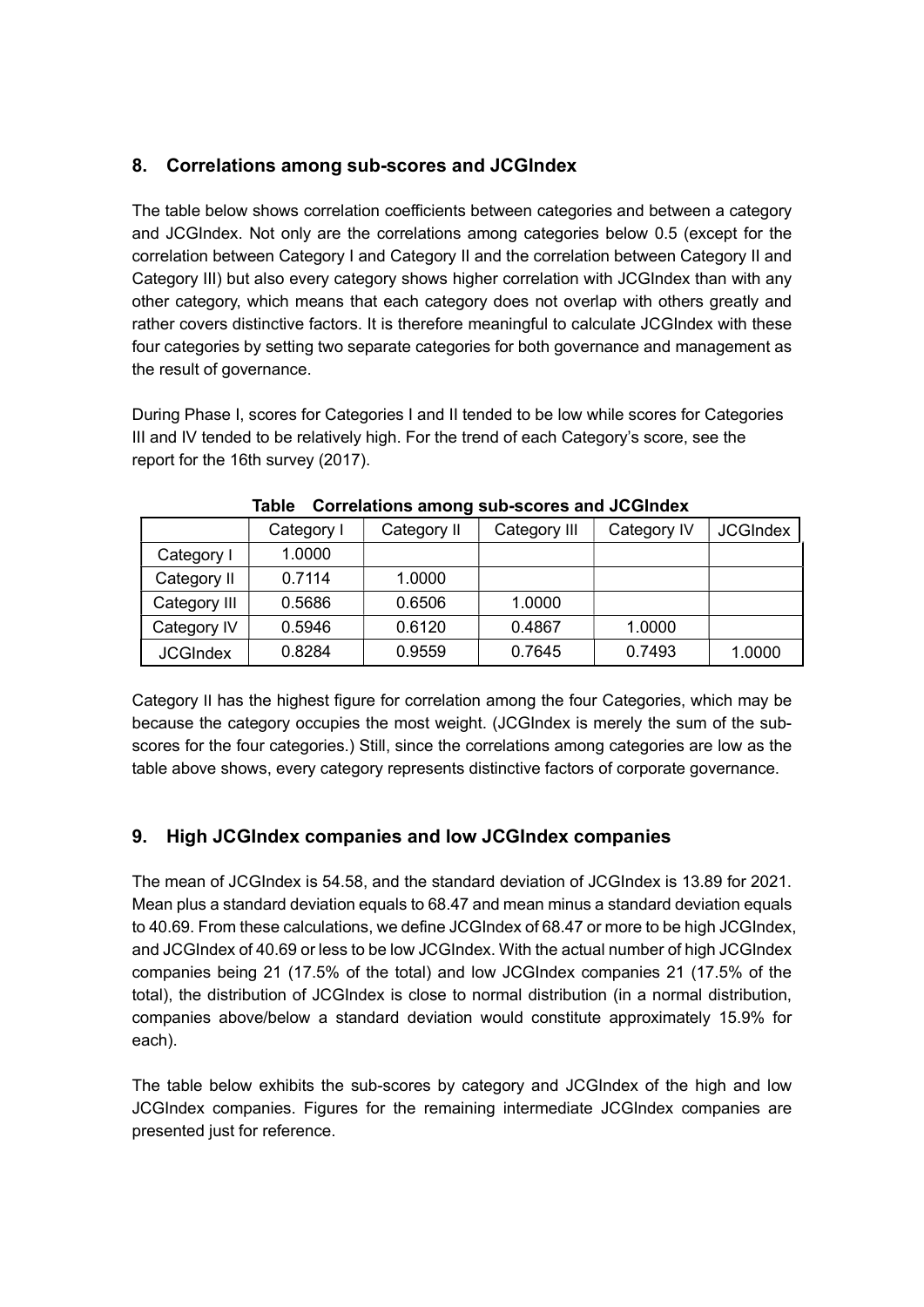To clarify the difference of sub-scores by category and JCGIndex between high and low JCGIndex companies, the ratios of high JCGIndex companies' scores to those of low JCGIndex companies are presented at the bottom of the table. High JCGIndex companies achieve more than twice as much JCGIndex as low JCGIndex companies, which is consistent with the assertion in Section 7 that the disparity in corporate governance is larger than in corporate management among Japanese companies.

|                                                                | Category |       |       | <b>JCGIndex</b> |       |
|----------------------------------------------------------------|----------|-------|-------|-----------------|-------|
|                                                                |          | Ш     | Ш     | IV              |       |
| High JCGIndex companies (21)                                   | 8.52     | 34.56 | 18.63 | 12.72           | 74.43 |
| Intermediate JCGIndex companies (78)                           | 4.69     | 23.60 | 16.34 | 10.21           | 54.84 |
| Low JCGIndex companies (21)                                    | 1.94     | 11.04 | 13.34 | 7.45            | 33.76 |
| Ratio of difference between high and<br>low JCGIndex companies | 4.40     | 3.13  | 1.40  | 1.71            | 2.20  |

Table High JCGIndex companies and low JCGIndex companies

The table presents, however, that the ratio of difference between high and low JCGIndex companies is more than twice for Categories I and II for governance evaluation, but less than twice for Categories III and IV for management evaluation. This implies that a company's corporate governance is well characterized by Categories I and II, and thus is consistent with the proposition in Section 3.2 that it is possible to evaluate the corporate governance through Categories I and II alone. In other words, the governance model that the survey assumes well reflects the JCGR's corporate governance principle.

#### 10. Conclusion

This report reorganized the questionnaire results of the 19th Corporate Governance Survey (the third Phase II Survey) relevant to JCGIndex (i.e., excluding Officers' Compensation Survey) into the basic statistics. The overall results and analysis are to be published later.

Although it is ideal that each company's JCGIndex is shared by society, the JCGR only discloses JCGIndex of the companies that have approved the disclosure of their JCGIndex, conceding that it might be inconvenient for some companies to disclose their JCGIndex. The list of the companies with high JCGIndex and their JCGIndex is added to this report. For the list of all companies that responded to the survey and companies that fall in the upper half of the JCGIndex rankings, see List of responding firms and List of companies in the upper half.

--------------------------------------------------------------------------------

We thank the University of Michigan Ross School of Business Mitsui Life Financial Research Center for funding the Corporate Governance Survey since 2008.